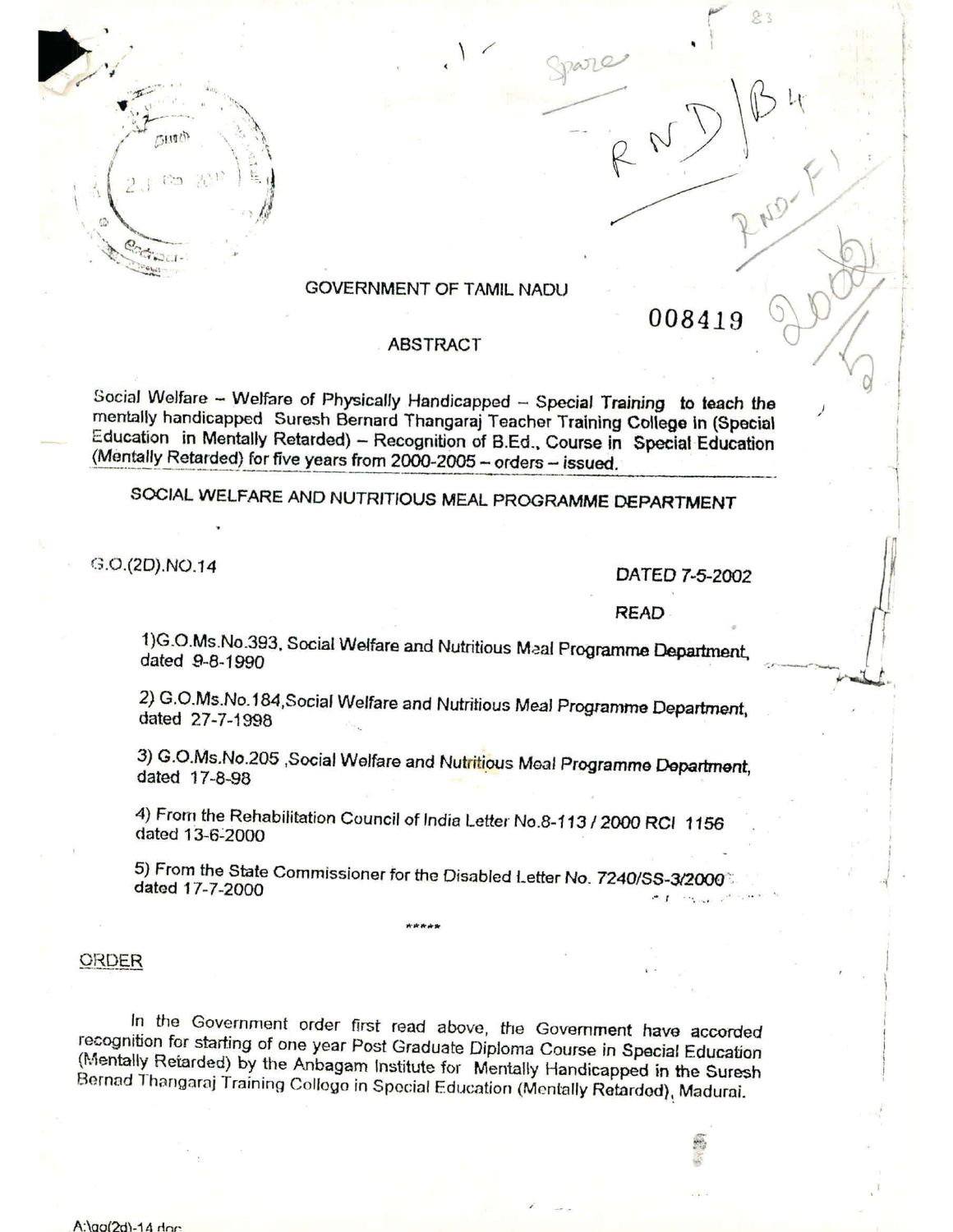2) In the Government order second and third read above, the Government in consultation with the Director of Collegiate Education, Chennai have accorded recognition to the changing over of the Post Graduate Diploma Course in Special Education (Mentally Retarded) into one year B.Ed., Course in Special Education (Mentally Retarded) for two academic years to be offered by Suresh Bernard Thangaraj Teacher Training College in Special Education (Mentally Retarded), Madurai subject to certain conditions.

 $2.$ 

, ,

•••

I ! '.

..l-

i

1 I

1

I  $3 - 1$ 

.' .j

 $\cdot$   $\cdot$   $\cdot$ ....\~

 $\sim$   $\frac{1}{2}$   $\sqrt{|\mathcal{L}|^2 + 1}$ 

...\_--~., -~' .•..~

 $\frac{1}{2}$ ,..I "'. :i

 $\frac{1}{2}$  .0;  $\frac{1}{2}$  ,  $\frac{1}{2}$  ,  $\frac{1}{2}$  ,  $\frac{1}{2}$ 

3) The Rehabilitation Council of India in the letter third read above has accorded approval to run B.Ed., Course in Special Education (Mentally Retarded) by Suresh Bernard Thangaraj Teacher Training College in Special Education, Madural subject to tho condition that the college shall obtain approval of Slate Government and affiliation of univorsity before starting the above course.

4) The State Commissioner for the Disabled in the letter fifth read above has stated that "Suresh Bernard Thangaraj Teacher Training College has successfully conducted the B.Ed., Course in Special Education (Mentally Retarded) during the year 1998-2000. The Stato Commissioner for the Disabled has, therefore, requested the Government to accord permanent approval for the Suresh Bernard Thangaraj Teacher Training College, Madurai to run the B.Ed., Special Mentally Retarded Course as permitted by Rehabilitation Council of India.

5) Moreover, The Registrar, Madurai Kamaraj University has also stated that he has granted affiliation to B.Ed., Course in Special Education (Mentally Retarded) to Suresh Bernard Thangaraj Teacher Training College for the year 2000-2001 subject to the condition that Government recognition should be obtained for the above proposal.

6) In the above circumstances, the Government after careful examination of the proposal of the State Commissioner for the Disabled accord approval to run B.Ed., Course in Special Education (Mentally Retarded) for a period of five years i.e., from 2000-2005 to Suresh Barnard Thangaraj Teacher Training College, Madurai subject to the following conditions:-

- (1) The institution shall run the B.Ed., course in Special Education (Mentally Retarded) and it should not conduct any other educational programmes
- (2) Qualified teachers should be appointed. (Employment opportunity should be given to handicapped teachers).
- (3) The Management should not appoint any teacher whose certificates had been cancelled or who has been convicted for offence involving moral turptitude.
- $(4)$  The Management should run the training programme in accordance with the norms prescribed by Rehabilitation Council of *India* and the approval shall be withdrawn if the norms of Rehabilitation Council of India are not followed.

 $'$ :\go( $2d$ )-14.doc